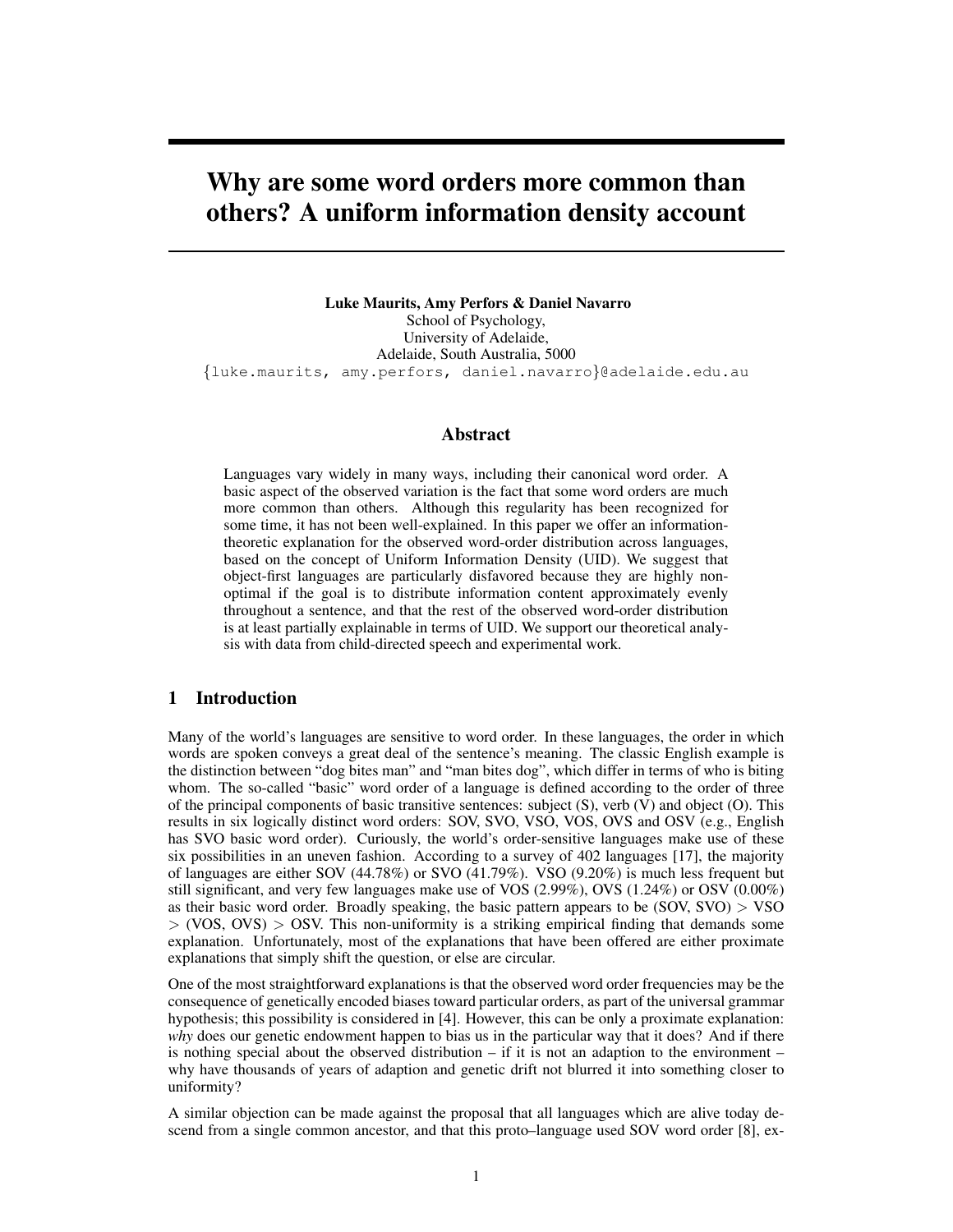plaining the observation that SOV is the most common word order today. If there is nothing special about SOV, why has random drift (this time in language evolution, not human genetic evolution) not more significantly changed the word order distribution from its ancient form? Furthermore, it is clear that ancient SOV languages must have changed into SVO languages much more frequently into than, say, VOS languages in order to arrive at the current state of affairs. Common descent from SOV cannot explain this by itself.

Another explanation seeks to derive word order frequencies as a consequence of more fundamental or general linguistic principles. Three such principles are presented in [17]: the "theme-first principle", "verb-object bonding" and the "animate-first principle". These principles do an excellent job of explaining the observed word order frequencies; the frequency of each word order is proportional to the number of the principles which that word order permits to be realized (all three principles are realized in SOV and SVO, two are realized in VSO, one in VOS and OVS, and none in OSV). However, these principles are primarily motivated by the fact that a large body of cross-linguistic data is consistent with them. Without a deeper justification, they are, in essence, a useful recharacterization of the data; to offer them as explanations of patterns in that data is circular. In other words, it is not clear *why* these principles work.

In this paper we propose a novel explanation for the observed distribution of word orders across languages, based on uniform information density (UID). The UID hypothesis [13, 10] suggests that language producers unconsciously endeavor to keep the rate of information transmission as close to constant as possible when speaking. We use the term "information" here in its information-theoretic sense of reduction of entropy (uncertainty) of a random variable (where the random variable is the underlying meaning of an utterance). Conveying information via speech with a uniform information density represents an optimal solution to the computational problem of conveying information over a noisy channel in a short time with low probability of error. A listener's comprehension of an utterance is made more difficult if a syllable, word or clause which carries a lot of information is lost due to ambient noise or problems with articulation or perception. The most error resistant strategy is therefore to convey minimal information with each unit of speech. Unfortunately, this leads to other problems – namely, that it will take excessive time to convey any meaningful quantity of information. The best trade off between time efficiency and error resistance is to spread information content as equally as possible across units and have each unit carry as much information as it can without exceeding the threshold for error correctability (the channel capacity). Also, UID minimizes the difficulty involved in online sentence processing, assuming that the difficulty of processing a speech unit increases superlinearly with that unit's surprisal [13].

The UID hypothesis is supported by a range of empirical evidence. It suggests that speakers should attempt to slow down the rate at which information is conveyed when unexpected, high entropy content is being discussed, and increase the rate when predictable, low entropy content is being discussed. This prediction is supported by findings indicating that certain classes of words [1] and syllables [3] are spoken more slowly in unexpected contexts. In addition, analysis of corpus data suggests that the entropy of sentences taken out of context is higher for sentences further into a body of text [7, 12]. Furthermore, the use of both optional contractions (e.g., "you are" vs. "you're") [2] and optional function words in relative clauses (e.g., "how big is the house that you live in?" vs. "how big is the house you live in?") [14, 11] appears to be affected by information density considerations, with contractions used less often when the relative clause is unexpected.

We propose that the basic word order of a language influences the average uniformity of information density for sentences in that language, and that a preference for languages that are closer to the UID ideal can explain some of the structure in the observed distribution over basic word orders. The layout of the rest of the paper is as follows. In Section 2 we describe the underlying conceptual model and terminology using a simple illustrative example. In Section 3,

## 2 Development of hypothesis and illustrative examples

This work is based on a simple probabilistic model of language production. We assume that languages are grounded in a *world*, consisting of *objects* (elements of a set O) and *actions* (which are binary relations between objects, and elements of a set  $\mathcal{R}$ , such that if  $r \in \mathcal{R}$  then  $r \subset \mathcal{O} \times \mathcal{O}$ . An *event* in the world is a triple consisting of a relation r and two objects  $o_1, o_2$  and is written  $(o_1, r, o_2)$ . Events in the world are generated probabilistically in a sequential fashion, as independent identically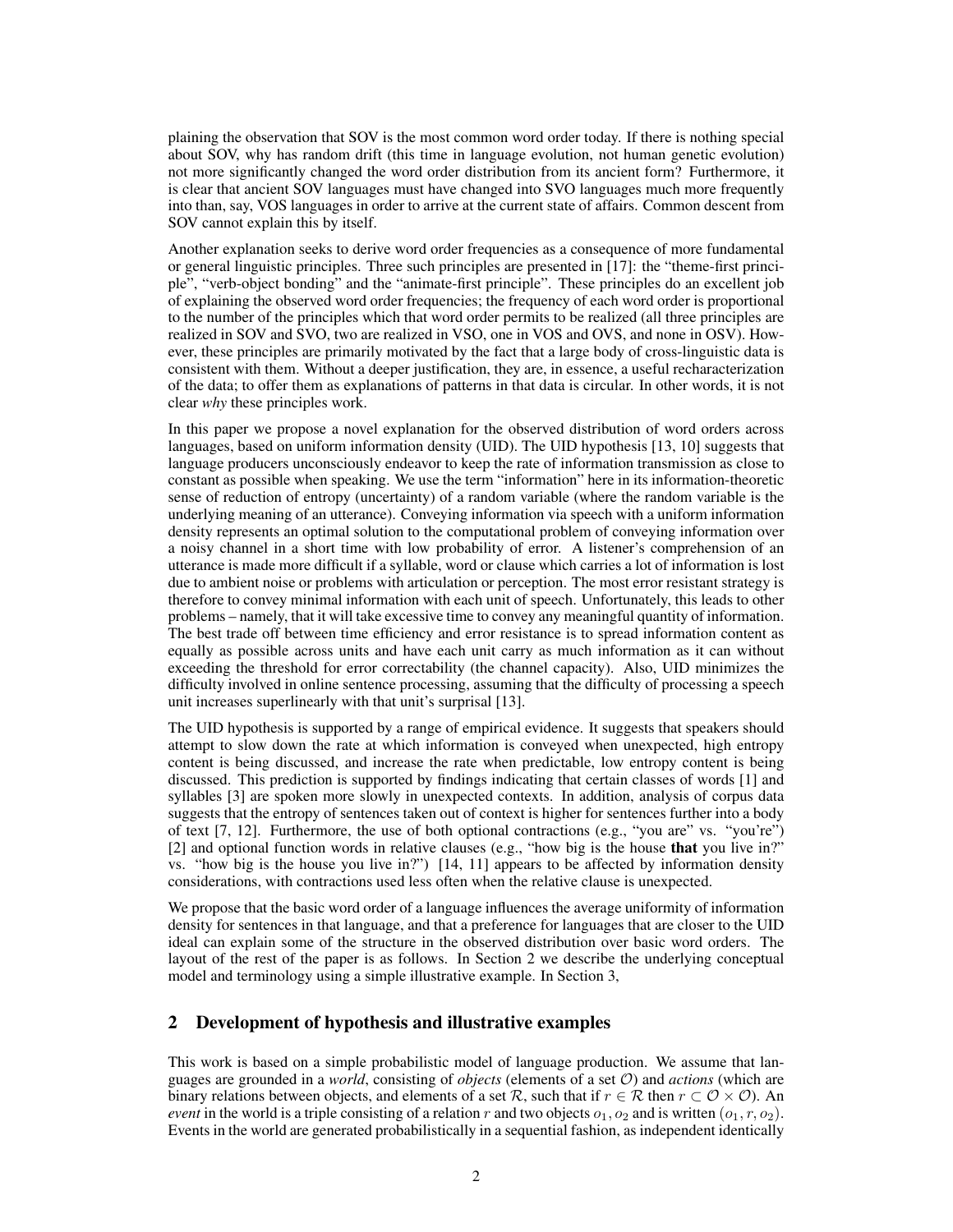distributed draws from a probability distribution P over the set of events  $\mathcal{O} \times \mathcal{R} \times \mathcal{O}$ . We assume that a language consists of nouns (each of which corresponds to a unique object) and verbs (each of which corresponds to a unique action). Utterances are generated from events by combining the three relevant words in one of the six possible orders. Each utterance is therefore three words long (there are no function words in the model). This defines a probabilistic generative model for three-word utterances.

To make this idea more concrete, we construct a simple toy world consisting of thirteen objects and two relations. Five of the objects represent individual people (ALICE, BOB, EVE, MALLORY, TRENT) and the other eight represent items which are either food (APPLE, BREAD, CAKE, RICE) or drink (COFFEE, COLA, JUICE, WATER). The two relations are EAT and DRINK, so that the events in this world represent particular people eating or drinking particular items (e.g. (ALICE, DRINK, COFFEE)). Impossible events (e.g., (COFFEE, DRINK, ALICE)) are given zero probability in the event distribution  $P$ . A diagrammatic representation of all the non-zero probabilities of  $P$  is available in the supplementary material, but the salient features of the example are as follows: each of the five people eat and drink equally often, and equally as often as each other; nobody drinks foods or eats drinks; and each person has their own particular idiosyncratic distribution over which foods they prefer to eat and which drinks they prefer to drink.

What is the link between word order and information density in this toy world? Consider a listener who learns about events in this toy world by hearing three-word utterances (such as "Alice eats apples" or "Bob drinks coffee"), one word at a time. Until they have heard all three words in the utterance, there will generally remain some degree of uncertainty about what the event is, with the uncertainty decreasing as each word is heard. Formally, the event underlying an utterance is a random variable, and the listener's uncertainty is represented by the entropy of that random variable.

Before any words are spoken, the observer's uncertainty is given by the entropy of the event distribution (which we refer to as the *base entropy* and denote  $H_0$ ):

$$
H_0 = H(P) = \sum_{(o_1, r, o_2)} -P(o_1, r, o_2) \log(P(o_1, r, o_2)),\tag{1}
$$

where the sum is taken over all possible events in the world. After the first word, the observer's uncertainty about the event is reduced, and now corresponds to the entropy of one of the conditional distributions,  $P(o_1, o_2|r)$ ,  $P(r, o_2|o_1)$  or  $P(o_1, r|o_2)$ , depending on whether the first word corresponds to the action (VSO or VOS word order), the person (SVO or SOV word order) or the food/drink (OVS or OSV word order). Similarly, after the second word, the uncertainty is the entropy of one of the conditional distributions  $P(o_2|o_1, r)$ ,  $P(o_1|r, o_2)$  or  $P(r|o_1, o_2)$ , depending again on word order. After the third word the event is uniquely determined and the entropy is zero.

This means that for any particular event, the six different choices of word order each define a different monotonically decreasing sequence of intermediate entropies, with the first point in the sequence always being  $H_0$  and the final point always being zero. Equivalently, the different choices of word order result in different distributions of the total information content of a sentence amongst its constituent words. We call sequences of entropies  $(H_0, H_1, H_2, 0)$  *entropy trajectories*, and sequences of information  $(I_1 = H_0 - H_1, I_2 = H_2 - H_1, I_3 = H_2)$  *information profiles*. Figure 1 shows the entropy trajectories and corresponding information profiles for the event (ALICE, EAT APPLE) in our toy world, for three different word orders. The figure demonstrates the correspondence between trajectories and profiles, as well as the dependency of both on word order. Note that in the figure we have normalized entropies and informations, so that  $H_0 = 1$ .

If we make the simplifying assumption that all words are of equal length<sup>1</sup>, the UID hypothesis suggests that the ideal shape of an entropy trajectory is a perfectly straight line from the initial base entropy to the eventual zero entropy, or, equivalently, that the ideal shape of an information profile is for each word to convey one third of the total information. Figure 1 demonstrates that some trajectories are better realizations of this ideal than others. For example, in our toy world the entropy trajectories for the word orders SOV, OSV and OVS (two of which are pictured in Figure 1) are perfectly horizontal at various points (equivalently, some words carry zero information) because

<sup>1</sup>Obviously this is not true. However, in order for this simplifying assumption to skew our results, the length of nouns would need to vary systematically depending on the relative frequency with which the nouns were the subject and orbject of sentences, which is highly unlikely to be the case.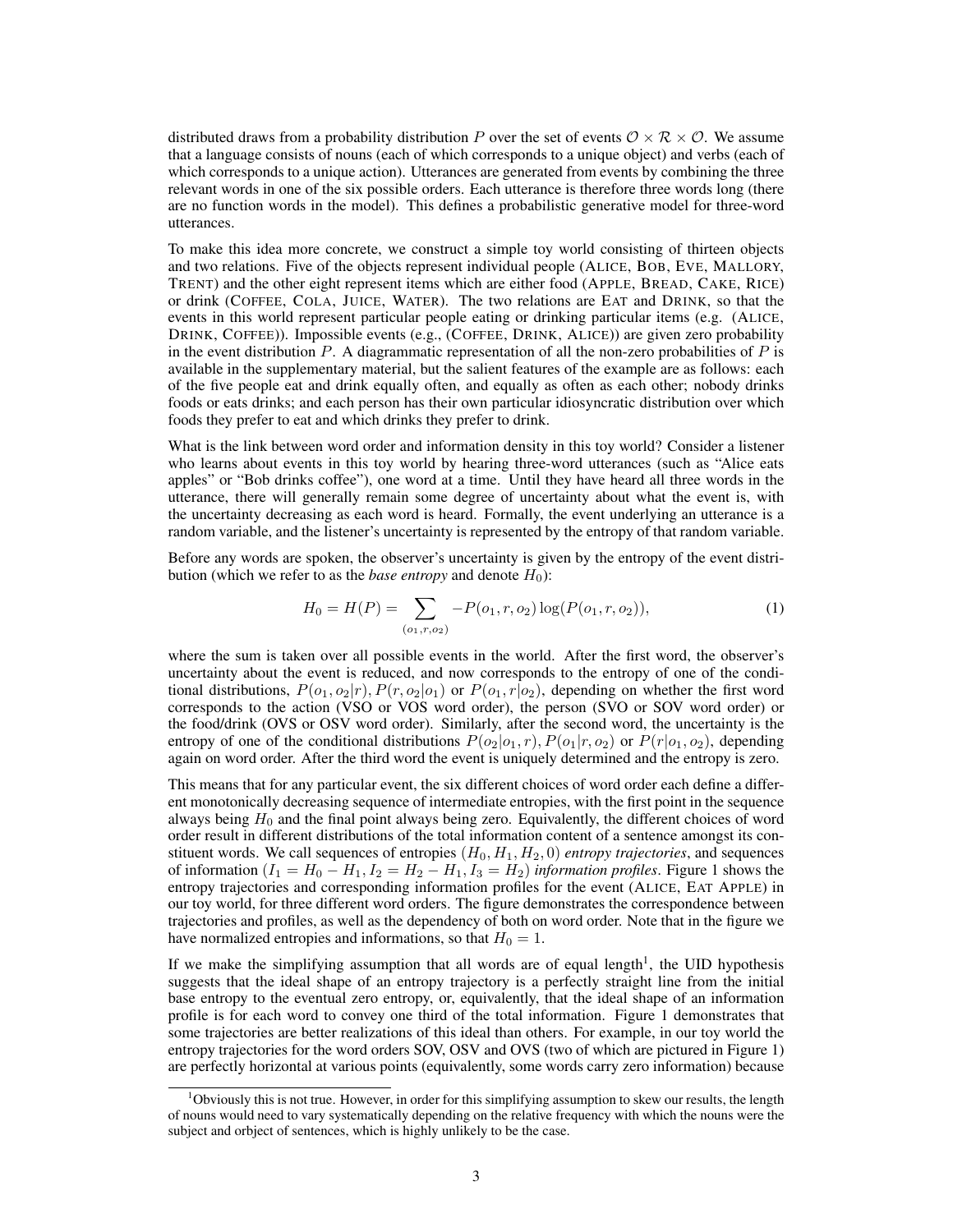

Figure 1: The entropy trajectories and corresponding information profiles for the event (ALICE, EAT, APPLE) in our toy world, for three different word orders. Dotted lines indicate the ideal trajectory and profile according to the UID hypothesis. Observe that word orders in which the object preceeds the verb have significant "troughs" in their information profiles, making them far from ideal. This pattern arises because of the event structure in our toy world; our question is what word orders are optimal given real-world event structure.

knowledge of the object in this world uniquely determines the verb (since foods are strictly eaten and drinks are strictly drunk). Thus, any word order that places O before V renders the verb entirely uninformative, in significant conflict with the UID hypothesis.

To formalize the intuitive notion of distance from the UID ideal we define the *UID deviation score*  $D(I)$  of any given information profile  $I = (I_1, I_2, I_3)$ .  $D(I)$  is given by the formula:

$$
D(I) = \frac{3}{4} \sum_{i=1}^{3} \left| \frac{I_i}{H_0} - \frac{1}{3} \right|.
$$
 (2)

It is easy to verify that the UID ideal information profile, with  $I_1 = I_2 = I_3$ , has a deviation score of zero, and the least-ideal profile, in which all information is conveyed by a single word, has a deviation score of 1.

The UID deviation score allow us, for each event in the model world, to produce both an ordering of the word orders from "most UID-like" to "least UID-like", as well as a quantitative measure of the extent to which each word order approaches uniform information density. We can straightforwardly calculate a mean deviation score for the entire model world, by summing the scores for each individual event and weighting by that event's probability according to the event distribution P. This lets us assess the extent to which each word order is UID-suited to a given world. For our toy world, the ordering of word orders from lowest to highest mean deviation score is: VSO, VOS, SVO, OVS, SOV, OSV.

Of course, our toy world is a highly contrived example, and so there is no reason to expect it to produce the observed cross-linguistic distribution of word orders. This is because we constructed the artificial P distribution to be pedagogically useful, not to reflect the real-world distribution of events. The toy example is intended only as a demonstration of the core idea underlying our hypothesis: that different choices of word order map the same probabilistic structure of the world  $(P)$  onto different information profiles. Since these profiles have differing levels of information density uniformity, the UID hypothesis implies a preference ranking of word orders.

What are the mean deviation scores when the event distribution  $P$  more accurately approximates reality? Does the preferred ranking of word orders implied by the UID hypothesis reflect the observed cross-linguistic distribution of word orders? We investigate these questions in the rest of the paper.

# 3 Corpus analysis

Our work above implies that a particular word ordering in a language is good to the extent that it produces minimal UID deviation scores for events in the world. Accordingly, it would be ideal to assess the optimality of a particular word ordering with respect to the true distribution over "psychologically meaningful" events in the everyday environment. Although we do not have access to this distribution, we may be able to construct sensible approximations. One option is to assume that spontaneous speech is informative about event probabilities – that the probability with which speakers discuss an event is roughly proportional to the actual frequency or psychological importance of that event. Guided by this assumption, in this section we estimate  $P$  on the basis of child-directed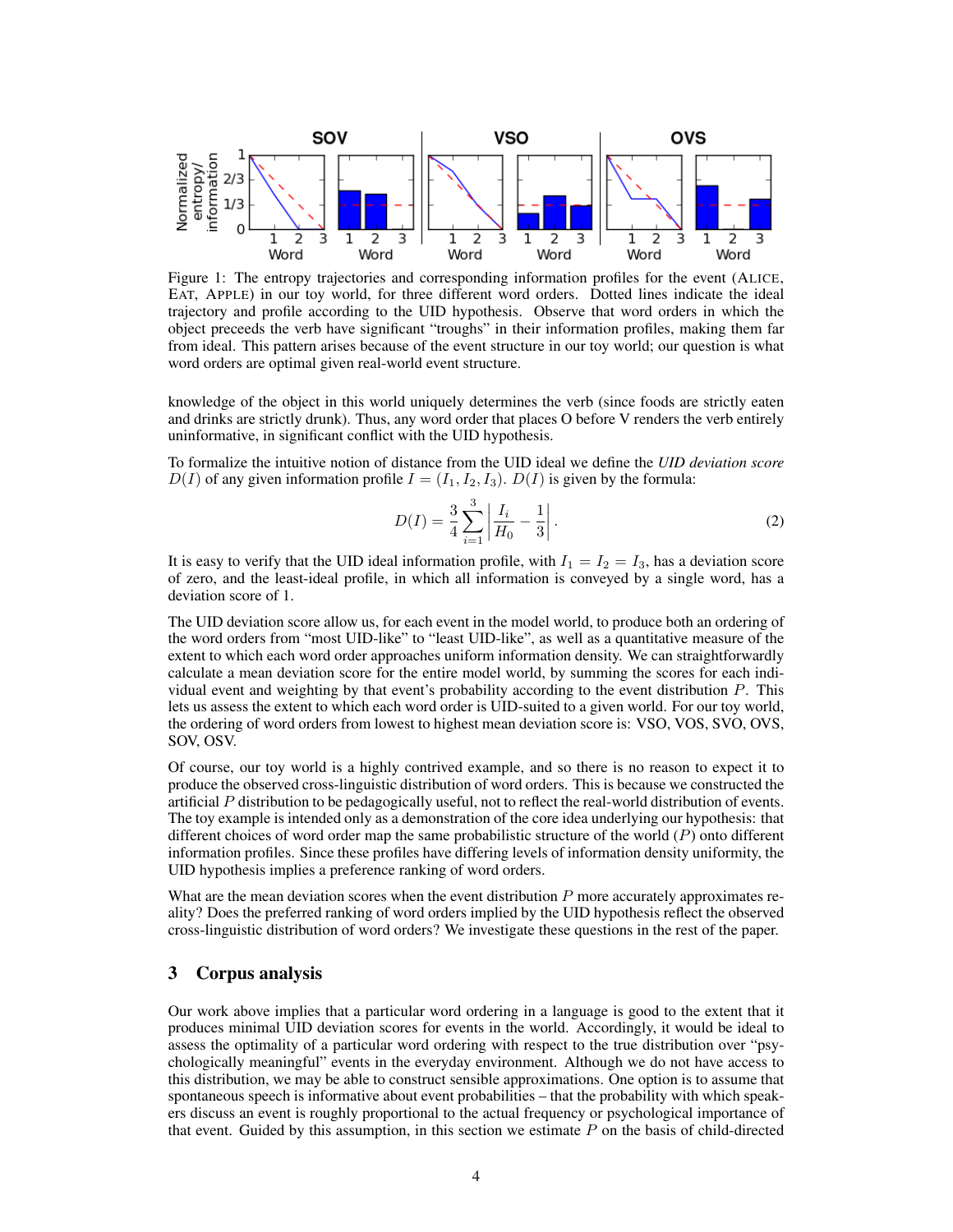

Figure 2: Distribution of information across words for the world instantiated from an English corpus SVO SOV **VSO** VOS **OVS** OSV  $\begin{array}{c} 1.0 \\ 0.8 \end{array}$ information Normalized  $0.6$  $0.4$  $0.2$  $0.0$ 3 1 2 3 1 2 3 1 2 3 1 2 3 1 2 3 Word Word Word Word Word Word

Figure 3: Distribution of information across words for the world instantiated from a Japanese corpus

speech corpora in two languages, English and Japanese. We use child-directed speech even though the UID hypothesis applies equally well to adult speakers for two reasons: because child-directed speech is more amenable to the particular analysis we provide (which requires relatively simple sentences), and because children learn their language's basic word very quickly and accurately [9, 5], suggesting that any aspect of primary linguistic data relevant to word order learning must be present in simple child-directed speech.

As our source of English data, we take the "Adam" transcripts from the Brown corpus [5] in the CHILDES database [15]. From this data we extract all of the child-directed utterances involving a random subset of the singly transitive verbs in the corpus (a total of 544 utterances). The subjects and objects of these utterances define the set  $\mathcal O$  and the verbs define the set  $\mathcal R$ . In our analysis, we treat each utterance as a distinct event, setting the probability of an event in  $P$  to be proportional to the number of times the corresponding utterance occurs in the corpus. Thus the event distribution  $P$  is a measure of the probability that speakers of the language choose to discuss events (rather than their frequency in the real world). For simplicity, we ignore adjectives, plurality, tense, and so forth: for instance, the utterances "the black cat sat on the mat" and "the cats are sitting on the soft mat" would both be mapped to the same event, (CAT, SIT, MAT). Utterances involving pronouns which were considered likely to refer to a wide range of objects across the corpus (such as "it", "this", etc.) were discarded, while those involving pronouns which in the context of the discourse could be expected to refer to a small set of objects (such as "he" or "she") were retained.

Figure 2 shows the distribution of information amongst words (summarizing all of the model world's information profiles) for all six word orders according to the event distribution P derived from the "Adam" transcripts. The mean deviation scores for the six word orders are (from lowest to highest) VSO (0.38), SVO (0.41), VOS (0.48), SOV (0.64), OSV (0.78), OVS (0.79).

To guard against the possibility that these results are a by-product of the fact that English has basic word order SVO, we repeat the method discussed above using utterances involving singly transitive verbs taken from the "Asato", "Nanami" and "Tomito" transcripts in the MiiPro corpus of the CHILDES database, which is in Japanese (basic order SOV). From these transcripts we retreive 134 utterances. The distribution of information amongst words for the event distribution derived from the Japanese transcripts are shown in Figure 3. The mean deviation scores are SVO (0.66), VSO  $(0.71)$ , SOV  $(0.72)$ , VOS  $(0.72)$ , OSV  $(0.82)$ , OVS  $(0.83)$ . This is not precisely the ranking recovered from the English corpus, but there are clear similarities, which we discuss later.

## 4 Experiment

In the previous analyses, the event distribution  $P$  was estimated on the basis of linguistic input. While this is sensible in many respects, it blurs the distinction between the frequency of events in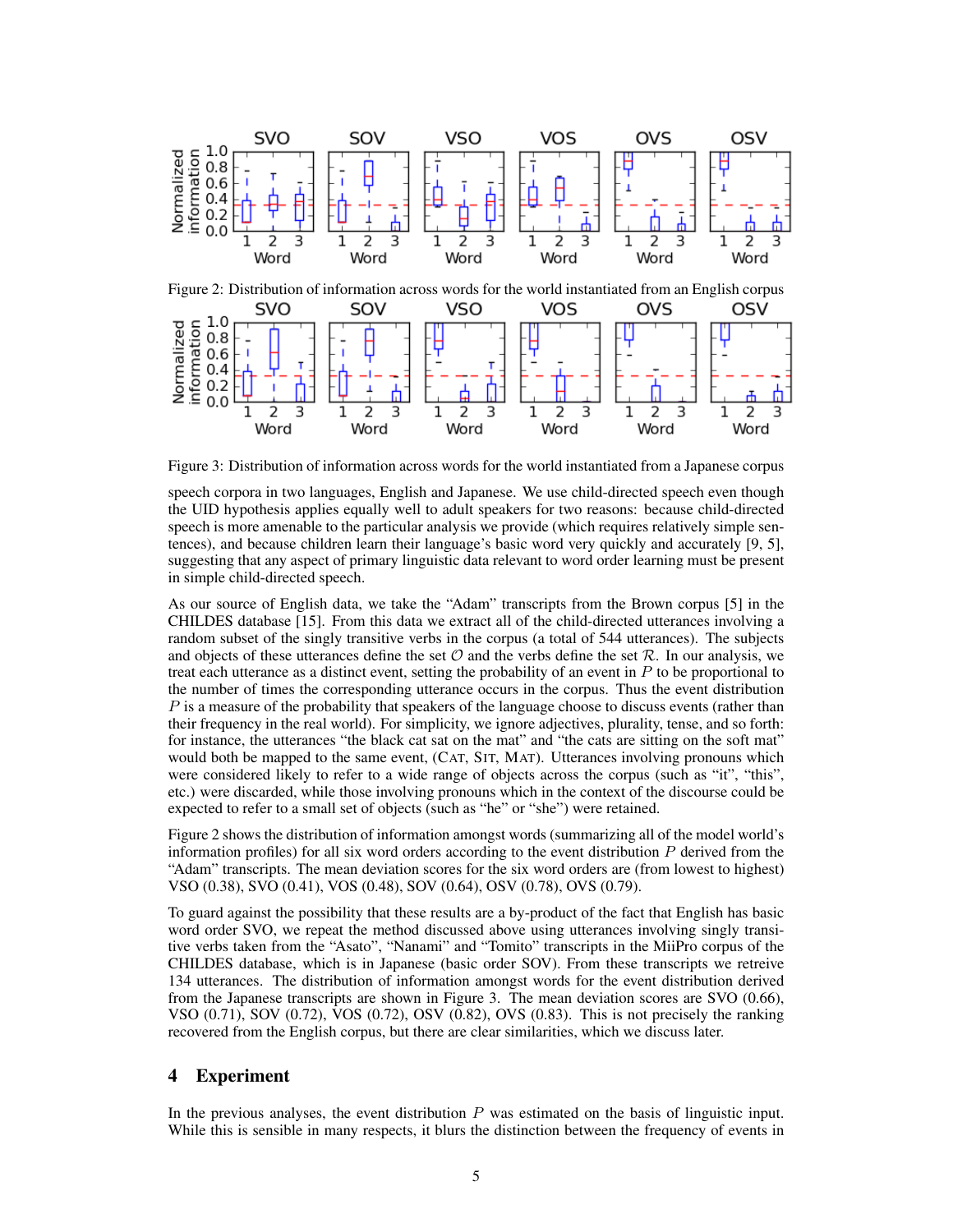Table 1: Objects and relations in our experiment's model world. Asterisks denote "actor" status.

| <b>Objects</b> | APPLE, BEAR*, BED, BELLY-BUTTON, BLANKET, BUNNY*, CAT*,     |  |  |
|----------------|-------------------------------------------------------------|--|--|
|                | CHAIR, CHEESE, COOKIE, COW*, CRACKER, CUP, DIAPER, DOOR,    |  |  |
|                | DUCK*, EAR, FISH*, FLOWER, FOOT*, HAIR, HAND*, HAT, HORSE*, |  |  |
|                | KEY*, LIGHT, MILK, MOUTH*, NOSE*, OUTSIDE, PERSON*, PIG*,   |  |  |
|                | SPOON*, TV, TELEPHONE, TOE*, TOOTH*, TREE, WATER            |  |  |
| Relations      | BITE, DRINK, EAT, HELP, HUG, KISS, OPEN, READ, SEE, SWING   |  |  |

Table 2: Most and least probable completions of event frames according to experimentally determined event distribution P

| Event frame           | Most probable completion | Least probable completion |
|-----------------------|--------------------------|---------------------------|
| PERSON EAT            | <b>APPLE</b>             | <b>DOOR</b>               |
| <b>CAT DRINK</b>      | <b>MILK</b>              | <b>BED</b>                |
| <b>PERSON</b><br>C AT | Help                     | <b>EAT</b>                |
| <b>EAT FLOWER</b>     | Cow                      | ТООТН                     |

the world and the frequency with which speakers choose to discuss those events. In one version of the UID hypothesis, we would expect that word order would be optimal with respect to the latter, "speaker-weighted" frequencies. We refer to this as the "weak" hypothesis since it only requires that a language be "internally" consistent, insofar as the word order is expected to be optimal with respect to the topics spoken about. However, there is also a "strong" version of the hypothesis, which states that the language must also be optimal with respect to the perceived frequencies of events in the external world. To test the strong version of the UID word order hypothesis, it is not valid to rely on corpus analysis. Accordingly, in this section we present the results of an experiment designed to measure people's perceptions regarding which events are most likely.

Our experiment consists of three parts. In the first part we identify the objects  $O$  and relations  $R$  for the model world based on the first words learned by English-speaking children, on the assumption that those words would reflect the objects and relations that are highly salient. The MacArthur Communicative Development Inventory [6] provides a list of those words, along with norms for when they are learned. We identified all of the words that were either singly-transitive verbs or nouns that were potential subjects or objects for these verbs, yielding 324 nouns and 81 verbs. The only transformation we made to this list was to replace all nouns that referred to specific people (e.g., "Mommy" or "Grandpa") with a single noun "Person". In order to limit the total number of possible events to a number tractable for parts two and three of the experiment, we then identified the 40 objects and 10 relations<sup>2</sup> uttered by the highest percentage of children below the age of 16 months; these comprise the sets  $\mathcal O$  and  $\mathcal R$ . The objects and relations are shown in Table 1.

The 40 objects and 10 relations in our world define a total of 16,000 events, but the overwhelming majority of the events in the world are physically impossible (e.g., (TELEVISION, DRINK, CAT)) and thus should receive a probability of 0. The goal of the second part of the experiment was to identify these impossible events. The first step was to identify the subset of objects capable of acting as actors, indicated with asterisks in Table 1. We set the probability of events whose subjects were non-actors to zero, leaving 6,800 events. To identify which of these events were still impossible, we had two participants<sup>3</sup> judge the possibility or impossibility of each, obtaining two judgements for each event. When both judges agreed that an event was impossible, its probability was set to zero; if they disagreed, we solicited a third judgement and set the event probability to zero if the majority agreed that it was impossible. At the end of this process, a total of 2,536 events remained. Subsequent analysis revealed that many participants had interpreted the noun OUTSIDE as an adverb in events such as (BEAR, EAT, OUTSIDE), leading to events which should properly

<sup>&</sup>lt;sup>2</sup>The ratio of 4 objects for every 1 relation was chosen to reflect the proportion of each reported in [6].

<sup>&</sup>lt;sup>3</sup>This experiment involved 11,839 binary decisions in the second part and 35,280 binary choices in the third part. In order to collect such a large quantity of data in a reasonable time period, we used Amazon.com's "Mechanical Turk" web application to distribute the judgement tasks to a large international pool of participants, who completed the tasks using their web browsers in exchange for small payments of cash or Amazon.com store credit. A total of 8,956 participants contributed in total, presumably but not verifiably representing a broad range of nationalities, ages, levels of education, etc.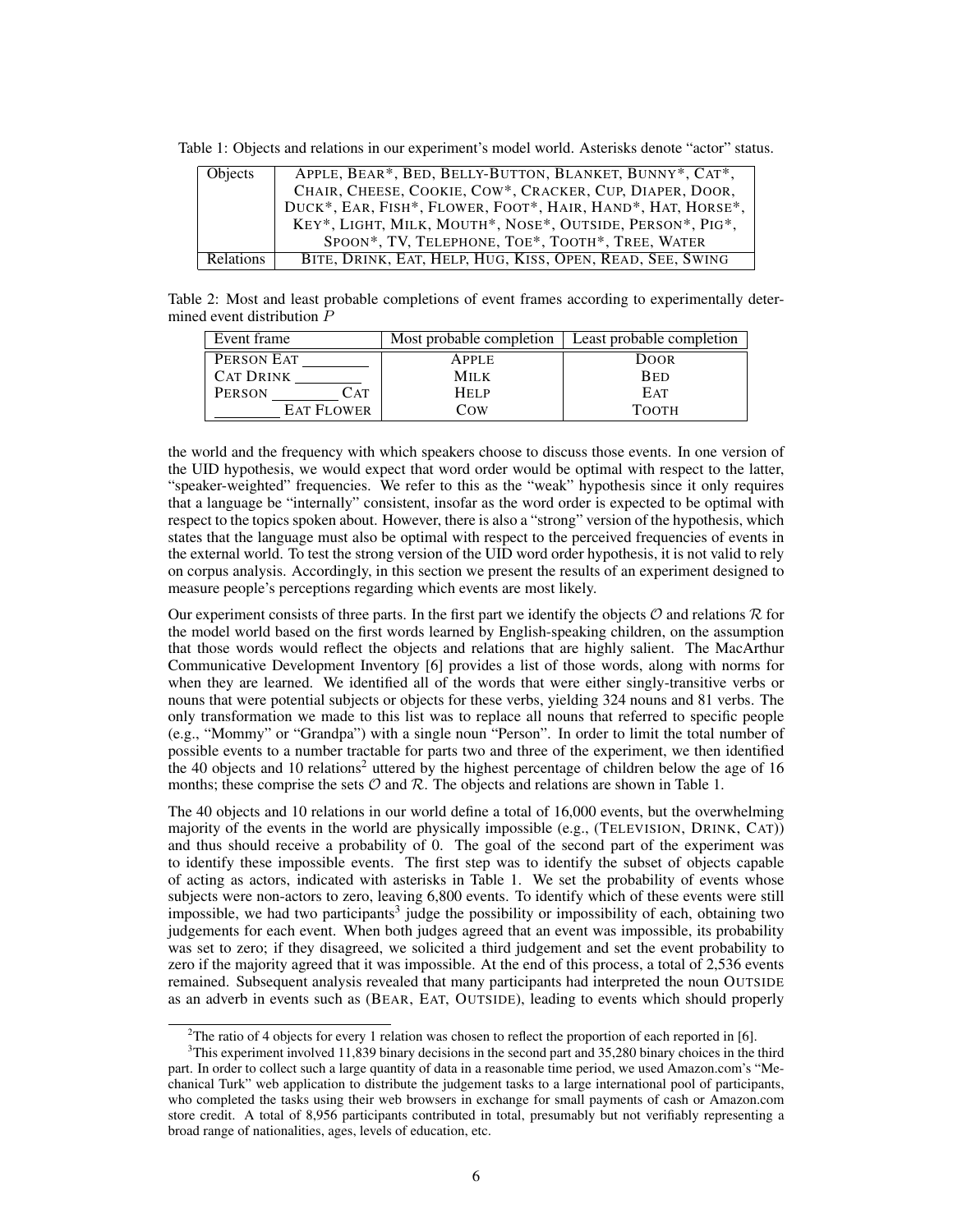

Figure 4: Distribution of information across words for the world instantiated from the experimentally produced event distribution.

have been considered impossible being classed as possible; we therefore set all events involving the noun OUTSIDE which did not involve the verb SEE to also be impossible. This reduced the number of events to 2,352.

In the final part of the experiment, we derived a probability distribution over the remaining, possible events using the responses of participants to a large number of judgement tasks. In each task, participants were presented with a pair of events and asked to indicate which of the two events they considered most probable. Full details of this part of the experiment are available in the supplementary material. Table 2 shows the most and least probable completions of several event frames according to the distribution  $P$  produced by our experiment. The completions are in line with common sense, although some of the least probable completions are in fact physically impossible (e.g. (CAT, DRINK, BED)), suggesting that the filtering in part two was not quite perfect.

We now analyse the  $P$  distribution we have estimated. The distribution of information among words is shown in Figure 4 and the mean deviation scores are VSO (0.17), SVO (0.18), VOS (0.20), SOV (0.23), OVS (0.23), OVS (0.24).

#### 5 Discussion

On the basis of two corpora of child-directed speech, in different languages, and an experiment, we have derived three different event distributions which are assumed to represent the important features of the probabilistic structure of the physical world. From these different distributions we derive three different preferential rankings of word orders according to the UID hypothesis. From the English corpus, we get  $VSO > SVO > VOS > SOV > OSV > OVS$ ; from the Japanese corpus, we get  $SVO > VSO > SOV = VOS > OSV > OVS$ ; from the experiment, we get  $VSO > SVO$  $>$  VOS  $>$  SOV = OVS  $>$  OSV. While these three rankings are not in perfect agreement, there is some degree of common structure. All three rankings are compatible with the partial ranking (SVO,  $VSO$   $>$  (SOV, VOS)  $>$  (OVS, OSV). How does this compare with the empirically observed ranking  $(SOV, SVO) > VSO > (VOS, OVS) > OVS?$ 

The strongest empirical regularity regarding word order frequency - that object-first word orders are extremely rare - coincides with our most robust finding: object-first word orders lead to the least uniform information density in all three of our estimated event distributions. These orders together account for less than 2% of the world's word order-sensitive languages, and in all our models have deviation scores that are notably greater than the deviation scores of the other word orders. What is the reason for this effect? As the profiles in Figures 2, 3 and 4 indicate, objectfirst word orders deviate from uniformity because the first word (the object) carries disproportionate amount of information. This seems to occur because many objects are predictive of very few subjects or verbs. For instance, hearing the object word "water" implies only a few possibilities for verbs (e.g., "drink"), which in turn restricts the subjects (e.g. to living things). By contrast, hearing the verb "drink" implies many possibilities for objects (e.g., "water", "coffee", "cola", "juice", etc.).

There are further points of agreement between the rankings produced by our analyses and the empirical data. All three of our estimated event distributions lead to word order rankings in which VSO is ranked more highly than VOS, which is in agreement with the data. In fact, in all of our rankings, SVO and VSO occupy the two highest positions (though their relative position varies), consistent with the fact that these word orders occupy the second and third highest positions in the empirical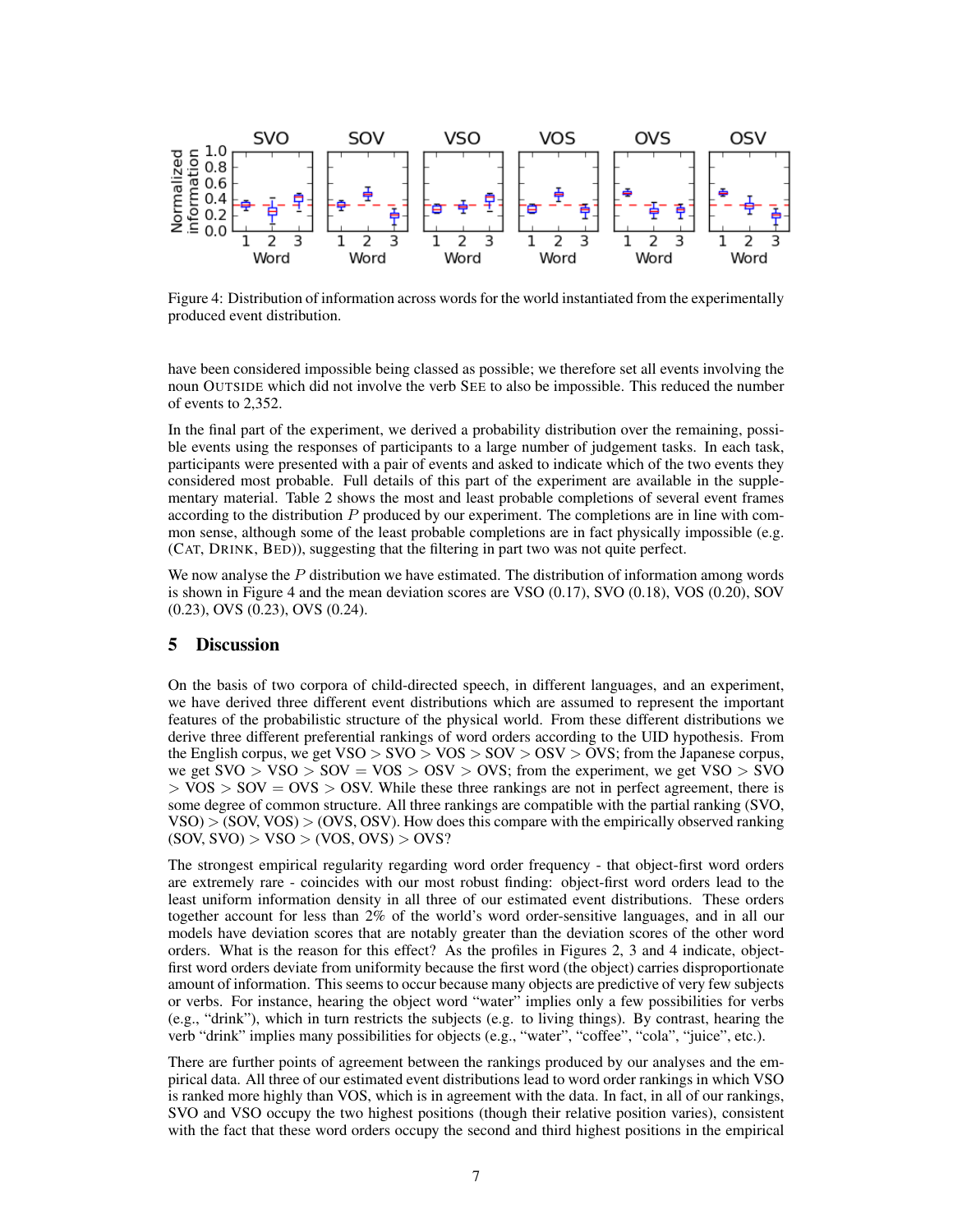ranking respectively, and are two of the only three word orders which appear with any appreciable frequency.

The greatest apparent discrepancy between the rankings produced by our analyses and the empirical data is the fact that SOV word order, which occurs frequently in real languages, appears to be only moderately compatible with the UID hypothesis. One possible explanation for this is that some other factor besides UID-compatibility has influenced the distribution of word orders, and this factor may favour SOV sufficiently to lift it to the top or equal-top place in a combined ranking. Another possibility is to combine the idea we saw earlier of common descent from SOV with the idea that word order change away from SOV is influenced by the UID hypothesis. This explanation could also lift SOV word order to a higher position in the word order ranking.

To what extent are our rankings consistent with the the theme-first principle (TFP), verb-object bonding (VOB) and animate-first principle (AFP) principles of [17], which perfectly explain the empirical ranking? The three orders that permit the greatest realization of the TFP and AFP principles are SOV, SVO, and VSO. We note that two of these orders, SVO and VSO, are consistently ranked highest in our results, and the third, SOV, is typically not too far behind. In fact, with the event distribution derived from the Japanese corpus, SOV is in equal third place with VOS. This suggests that perhaps the UID word order hypothesis is unable to provide a complete explanation of all of the word order rankings, but *is* able provide a sensible justification for the TFP and/or AFP.

A full consideration of the effects of word order on information density should not limit itself only to the considerations made in this paper, and so our results here must be considered only preliminary. For instance, we have given no consideration to sentences involving intransitive verbs (SV sentences), sentences without an explicit subject (VO sentences), or sentences involving ditransitive verbs  $(SVO<sub>1</sub>O<sub>2</sub>$  sentences). A word order optimal for one of these sentence classes may not be optimal for others, so that the question of how to meaningfully combine the results of separate analyses becomes a central challenge in such an extended study. Furthermore, a number of other word order parameters beyond basic word order may have a significant effect on information density, such as whether a language uses prepositions or postpositions, or the relative position of nouns and adjectives or nouns and relative clauses. For instance, consider the order of nouns and adjectives. The utterance "I ate the..." can be completed by any edible object, but "I ate the red..." only by those objects which are both edible *and* red. Thus, adjectives which preceed unexpected nouns can be used to "smooth out" what might otherwise be sudden spikes in information density. Adjectives which come after nouns cannot do this. Several correlations and rules are known to exist between various word order parameters, and it is possible that these effects may be able to be explained in terms of information density.

On the whole, while the word order rankings recovered from our analyses do not perfectly match the empirically observed ranking, they are in much better agreement with observation than one would expect if a preference for UID had played no role whatsoever. Furthermore, the particular pattern of what our rankings do and do not explain, and the ways our two rankings differ, are consistent with a weaker hypothesis that UID may be able to provide a principled cognitive explanation for the theme-first and/or animate-first principles of earlier work. It is possible that the discrepancies which do exist between our results and the empirical distribution could be explained by a combination of more and richer data and consideration of additional word order parameters. It is also the case that even if information theoretic concerns *have* exerted a significant influence on language evolution, there is no reason to expect them to have been the *only* such influence: genetic and social factors as well additional cognitive constraints may have played some role as well, so that the UID hypothesis alone need not explain *all* the observed regularity. Regardless, we have shown that informationtheoretic principles can explain several aspects of the empirical distribution of word orders, and most robustly explains the most pronounced of these aspects: the nearly complete lack of objectfirst languages. Moreover, they do so on independently justified, general cognitive principles, and as such represent a significant advance in our understanding of word order.

## 6 Acknowledgements

DJN was supported by an Australian Research Fellowship (ARC grant DP-0773794). Kirsty Maurits assisted significantly in the translation of utterances from the Japanese transcripts.